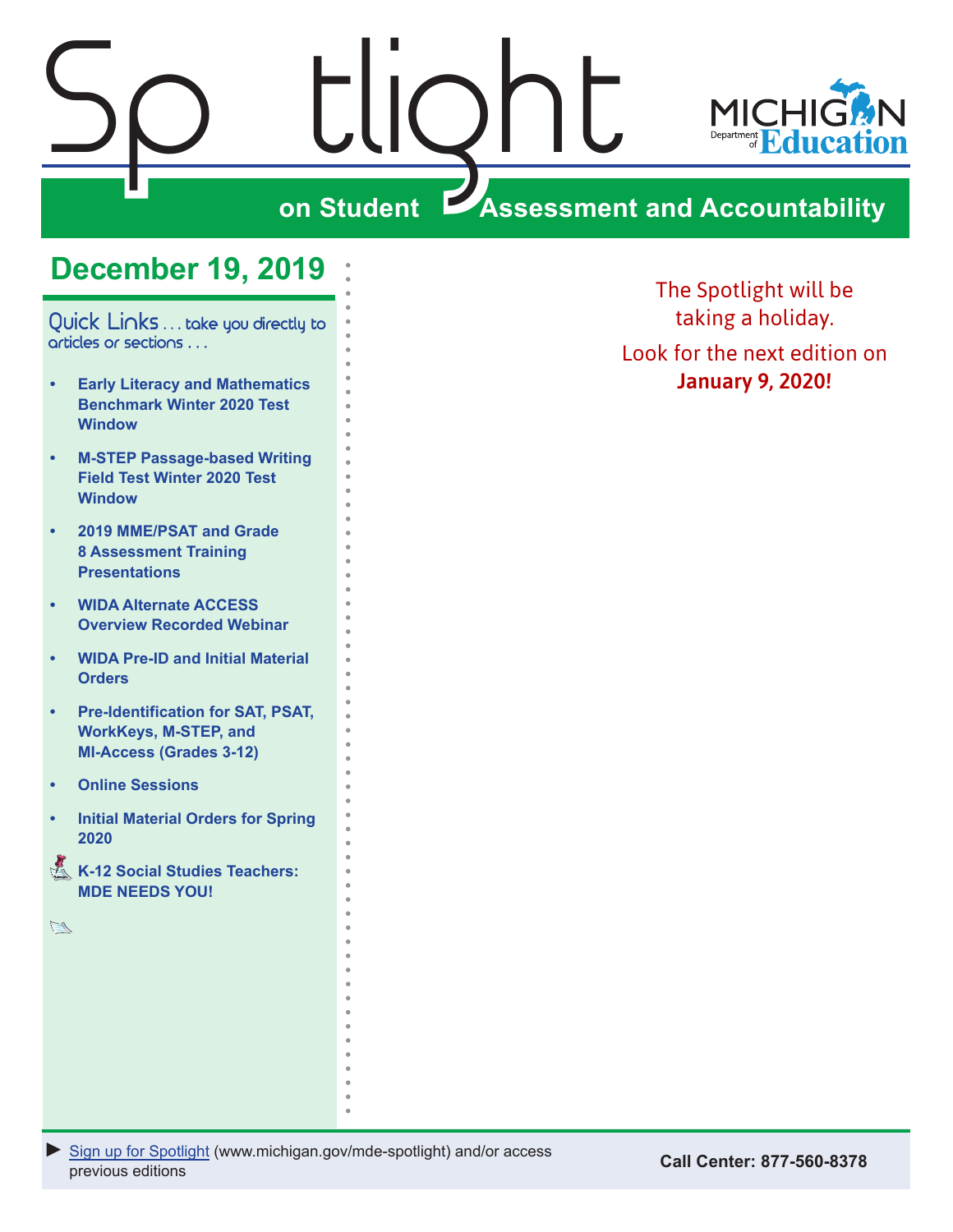Participation in the field test provides students an opportunity to experience the testing environment and tools while responding to five multiple choice questions and a writing prompt that are based on one reading passage.

The [Passage-based Writing Field Test Test Administration](hhttps://www.michigan.gov/documents/mde/Passage-Based_Writing_Field_Test_TAM_673178_7.pdf)  [Guide](hhttps://www.michigan.gov/documents/mde/Passage-Based_Writing_Field_Test_TAM_673178_7.pdf) is available on the [M-STEP web page](www.michigan.gov/mstep) (www. michigan.gov/mstep) under the **Current Assessment Administration** section, and provides all of the information necessary to administer the assessment, including:

- test administration policies and procedures
- testing tasks to be done Before, During, and After testing
- test administration directions
- and more!

For information about pre-identifying students for testing, see the **Pre-Identification for Winter 2020 M-STEP Online Passage-Based Writing Field Test Grades 3-8** article in the [November 14, 2019 issue of the Spotlight](https://www.michigan.gov/documents/mde/Spotlight_11-14-19_671461_7.pdf) (www. michigan,gov/mde-spotlight).

## **2020 MME/PSAT and Grade 8 Assessment Training Presentations**

The Office of Educational Assessment and Accountability (OEAA) will be releasing a series of pre-recorded presentations on **December 19, 2019**, covering topics related to the **Spring 2020 MME and High School Assessments** and **Spring 2020 Grade 8 Assessments** administrations. All presentations and their related PowerPoint Presentations are posted to the following web pages in the **What's New** section:

- [MME](www.michigan.gov/mme) (http://www.michigan.gov/mme)
- [PSAT](http://www.michigan.gov/psat) (http://www.michigan.gov/psat)
- [M-STEP](www.michigan.gov/mstep) (www.michigan.gov/mstep)

#### **2019 MME and High School Assessment Presentation Topics**

- MME and High School Assessment Overview
- The College Board Assessments
	- » SAT with Essay
	- » PSAT 8/9 for Grade 9
	- » PSAT 10 for Grade 10
- ACT WorkKeys
- Grade 11 M-STEP
- OEAA Secure Site Test Administration Tasks
- Supports and Accommodations

#### **2019 Grade 8 Assessments Presentation Topics**

- Grade 8 Assessments Overview
- PSAT 8/9 for Grade 8
- Grade 8 M-STEP
- OEAA Secure Site Test Administration Tasks
- Supports and Accommodations

## **WIDA Alternate ACCESS Overview Recorded Webinar**

If you were unable to join the WIDA Alternate ACCESS for ELLs Overview webinar on December 18, 2019, WIDA has posted the recording. It can be viewed at your convenience by logging into your WIDA Secure Portal account. Once logged in, go to the **Download Library**, then **State/District Webinars**, and then select **Alternate ACCESS Overview Webinar, December 2019 – Video**. A PDF of the participant packet is also available and titled **Alternate ACCESS Overview Packet, December 2019 – PDF**.

If you do not have a WIDA Secure Portal account, contact your District's English Learner Assessment Coordinator. They will be able to create an account for you. If your district does not have an English Learner Assessment Coordinator,

#### *(Continued on next page)*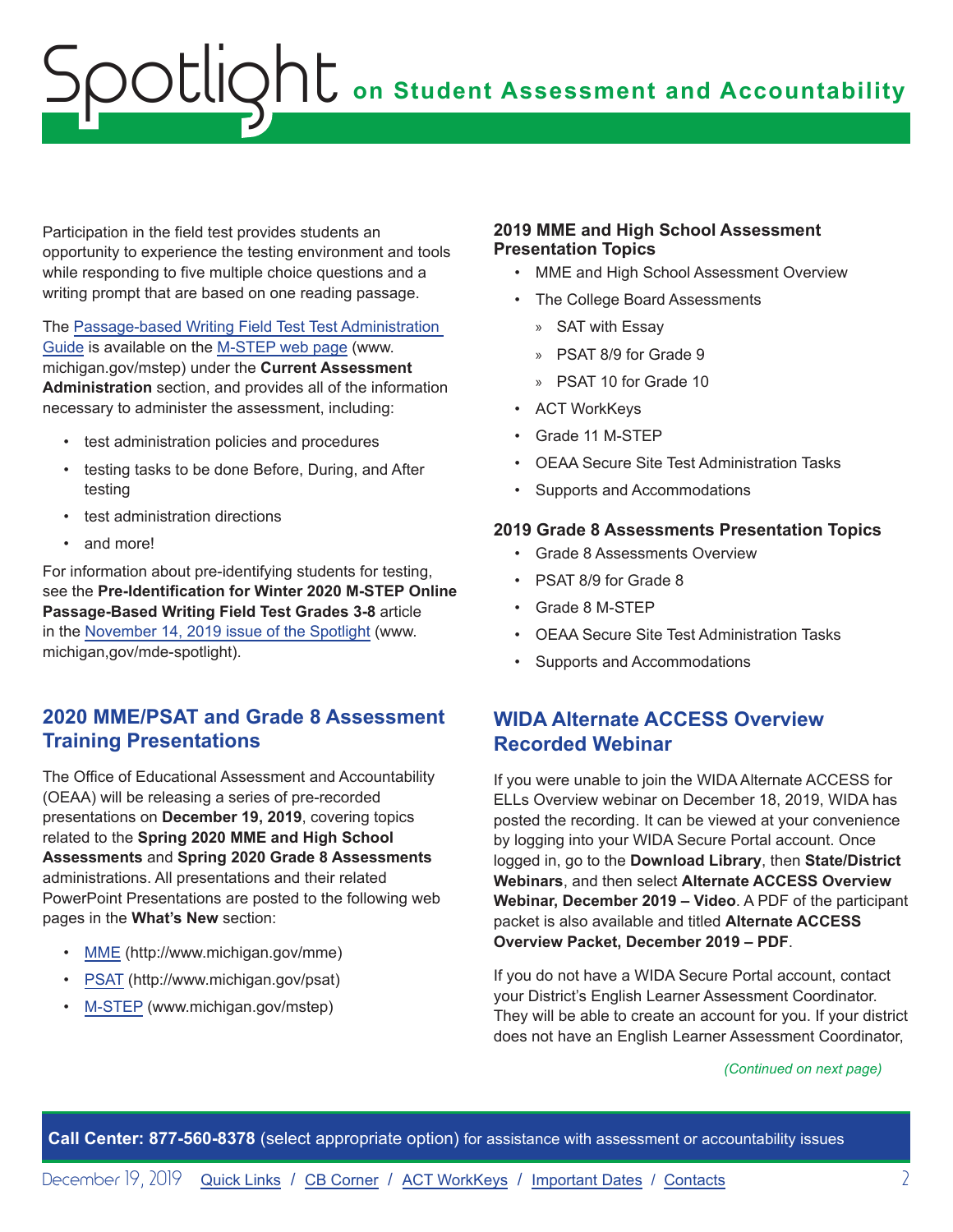someone must be assigned to take on this role in your district. If you need additional help in navigating the WIDA Secure Portal website, contact WIDA Client Services at 1-866-276-7735, or by sending an e-mail to [help@wida.us](mailto:help%40wida.us?subject=).

## **WIDA Pre-ID and Initial Material Orders**

Districts and schools should be working on their Pre-ID Student report on the OEAA Secure Site for the Spring 2020 WIDA ACCESS for ELLs and the WIDA Alternate ACCESS for ELLs. The paper/pencil materials and printed barcode labels scheduled to arrive in districts on **January 29, 2020**  are based on the students who are pre-identified by **5 p.m., December 27, 2019**. It is important to read the lead article in the [December 5, 2019 Spotlight](https://www.michigan.gov/documents/mde/Spotlight_12-5-19_673214_7.pdf) to ensure that you have accurate counts, know how to pre-ID for WIDA Alternate ACCESS for ELLs, and other important information.

## **Pre-Identification for SAT, PSAT, WorkKeys, M-STEP, and MI-Access (Grades 3-12)**

The Office of Educational Assessment and Accountability (OEAA) will pre-identify public school students (grades 3-11 and required grade 12) in the OEAA Secure Site using the Fall 2019 MSDS General Collection and Student Record Maintenance (SRM) files submitted through **January 3, 2020**. SRMs are not required, but will be used if they have been submitted. The Pre-ID Student Report will be available at **8 a.m. on January 8, 2020.**

The following students will be pre-identified:

- All students in grades 3-8, 11, and required grade 12 will be pre-identified for **M-STEP**.
	- » Students will be pre-identified as online testers unless they are enrolled in a school with an approved online waiver. Students in approved paper/pencil schools will be pre-identified for paper/ pencil testing.
- » Individual students in online schools who require a paper/pencil test may be reassigned for paper/ pencil testing. Refer to the document [Changing the](http://www.michigan.gov/documents/mde/Changing_Mode_of_Assessment_instructions_601212_7.pdf)  [Mode \(online, Paper/Pencil\) of Testing for Students](http://www.michigan.gov/documents/mde/Changing_Mode_of_Assessment_instructions_601212_7.pdf) under the **Pre-Identification of Students** section on the [Secure Site Training web page](http://www.michigan.gov/securesitetraining) (www. michigan.gov/securesitetraining).
- » Since participation in the **MI-Access** assessments is based on a student's Individualized Education Program (IEP), schools will be expected to move students from the M-STEP to MI-Access Functional Independence (FI), Supported Independence (SI), or Participation (P) assessment, as appropriate. Refer to the section **Pre-Identification for MI-Access** on [page 4](#page-3-0) for more information.
- All students in grades 8, 9, and 10 in established PSAT schools will be pre-identified for **PSAT 8**, **PSAT 9**, or **PSAT 10** test cycles.
	- » When the PSAT 8/9 and PSAT 10 is not appropriate for a student, based on the student's IEP, the student should be unassigned from the assessment by February 12, 2020 to prevent additional materials from being sent.
	- » There is no alternate assessment to the PSAT 8/9 for grade 9 or PSAT 10. Students in grades 9 and 10 whose IEP indicates the PSAT is not appropriate, will be exempt from testing and should be unassigned in the Secure Site. **Grade 8 students should take the PSAT 8/9 or one of the MI-Access assessments for ELA and mathematics, based on their IEP**.
	- » The PSAT 8/9 is one test that is administered to both grades 8 and 9. However, in the OEAA Secure Site the test cycle is split into two, PSAT 8 and PSAT 9.
- All students in grade 11 and required grade 12 students in established SAT and ACT schools will be pre-identified for **SAT** and **WorkKeys**.

#### *(Continued on next page)*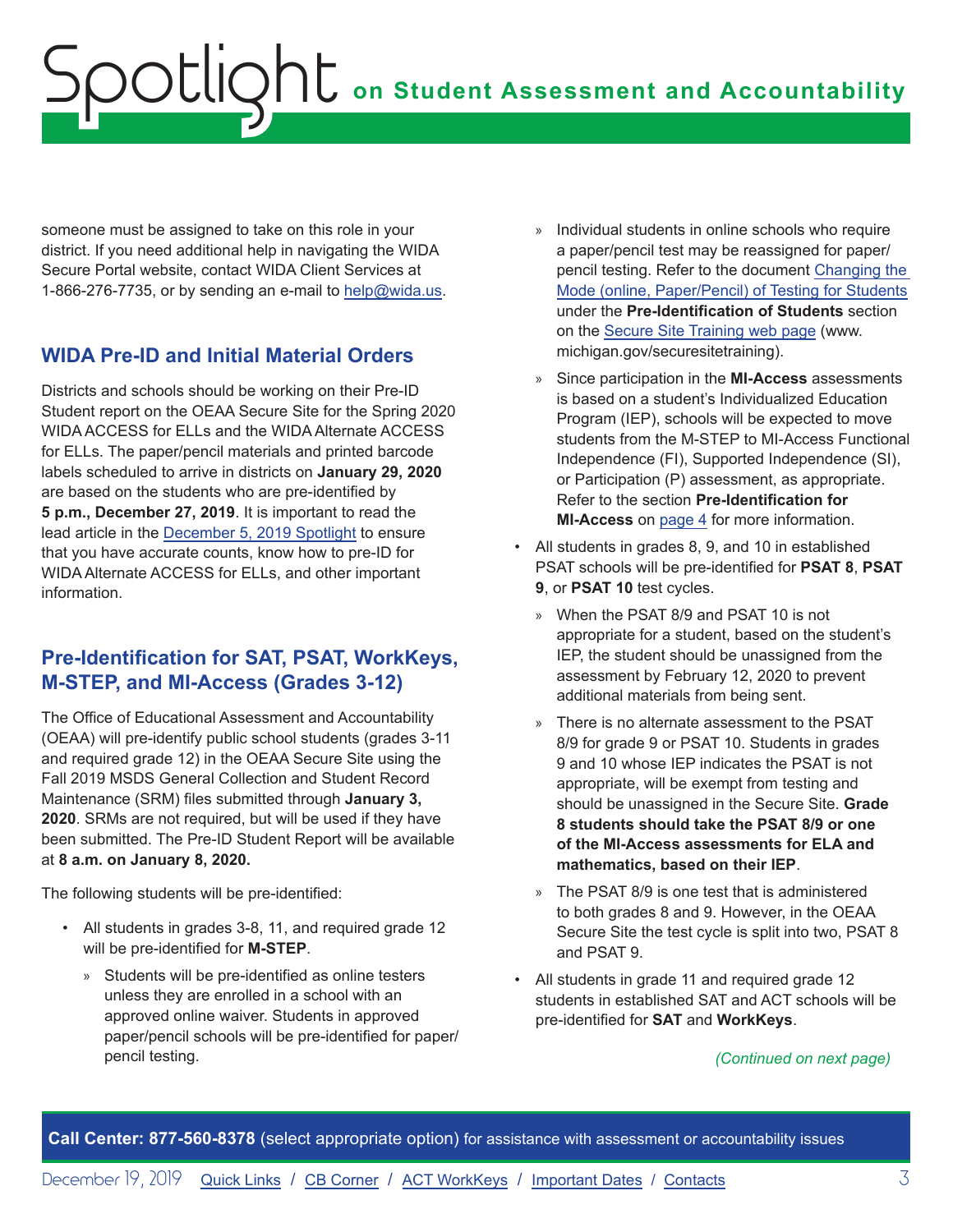- <span id="page-3-0"></span>» See the [Who Must/Can Take the MME?,](http://www.michigan.gov/documents/mde/MME_Eligibility_544301_7.pdf) which can be found on the [MME web page](www.michigan.gov/mme) (www.michigan. gov/mme), for guidelines on MI-Access students' ability to take the SAT and WorkKeys.
- » Schools should unassign students who will be taking a MI-Access assessment from the SAT test cycle by **February 12, 2020**. This is also true if a student chooses not to take the ACT WorkKeys along with MI-Access. This will prevent additional materials being sent to the school.

This is a **one-time pull from MSDS for pre-identification purposes** for students taking the SAT, PSAT, WorkKeys, and M-STEP. Starting **January 8, 2020**, it is the responsibility of the district and/or school to update the Pre-ID Student Report, by unassigning students who will not be testing and adding new students who will be testing directly on the OEAA Secure Site.

All initial standard materials for SAT, PSAT, WorkKeys, M-STEP, and MI-Access, as well as barcode labels printed by the contractors, will be based on students who are pre-identified on the OEAA Secure Site by **February 12, 2020 at 5 p.m.**

To ensure schools get the appropriate number of assessment materials, it is **important** to make sure your pre-identification is accurate by **5 p.m. on February 12, 2020**.

Options and instructions for pre-identification of students can be found on the [Secure Site Training web page](http://www.michigan.gov/securesitetraining) (www.michigan.gov/securesitetraining) under the **Pre-Identification of Students** section.

#### **Michigan Merit Exam (MME) and PSAT 8/9 for Grade 8 – Important Information**

When pre-identifying new students to the Michigan Merit Exam (MME), students must be pre-identified to each assessment (SAT, WorkKeys, and M-STEP science and social studies) separately. Grade 8 students must be preidentified to the PSAT 8 and M-STEP for social studies and science.

Once a student is pre-identified to one of the assessments, the Mass Update Assessments page can be used to easily copy them over to the other assessment(s). OEAA will pre-identify students to the required assessments, so this only applies to students pre-identified after January 8 by the school or district. Instructions specific to this task for either MME or grade 8, [Copy Students from One MME Component](http://www.michigan.gov/documents/mde/MME_Mass_Update_Assessments_Quick_Reference_509799_7_544169_7.pdf)  [to other MME Components for Pre-Identification](http://www.michigan.gov/documents/mde/MME_Mass_Update_Assessments_Quick_Reference_509799_7_544169_7.pdf), can be found on the [Secure Site Training web page](http://www.michigan.gov/securesitetraining) (www.michigan. gov/securesitetraining) under **Mass Update Assessments** in the **Pre-Identification** section.

#### **Unassigning Students from Assessments**

**Important Note:** Students who are unassigned from a test cycle on the OEAA Secure Site are NOT removed from accountability calculations, only from testing. To ensure a student who has left the district/school is removed from accountability calculations, the student must be exited in MSDS in the Spring MSDS General Collections or in an SRM collection.

## **Pre-Identification for MI-Access**

MI-Access is Michigan's alternate assessment, and is designed for students who have, or function as if they have, significant cognitive impairments, and whose IEP team has determined that general assessments, even with accommodations, are not appropriate.

Since the Office of Educational Assessment and Accountability (OEAA) cannot determine which students will test using the MI-Access Functional Independence (FI), Supported Independence (SI), or Participation (P), all students will be pre-identified to M-STEP by the OEAA during the pre-identification from MSDS. Starting **January 8, 2020**, district and/or schools can begin moving students from M-STEP to the appropriate MI-Access assessment and pre-identifying any additional MI-Access students in the OEAA Secure Site. To ensure students are not inadvertently tested in both MI-Access and M-STEP, students must be unassigned from M-STEP. If a student is taking a mix of MI-Access and M-STEP, you can unassign

#### *(Continued on next page)*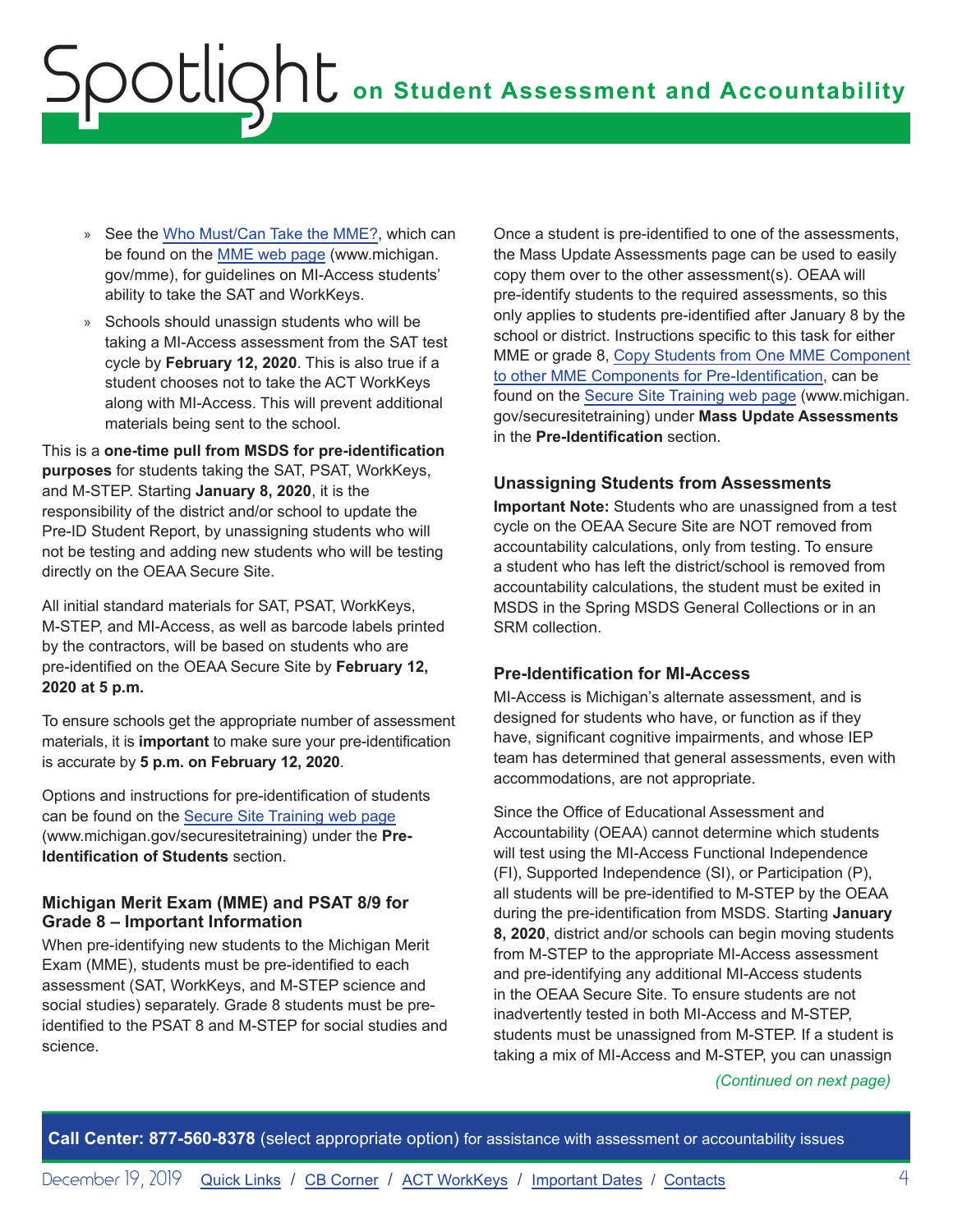contents from an assessment record. This can be done for a group of students at the same time using the Mass Update Assessments function on the OEAA Secure Site. Instructions to [Copy Students from M-STEP Assessment to](http://www.michigan.gov/documents/mde/MI_Access_Mass_Update_Assessments_quick_Reference_509800_7.pdf)  [MI-Access Assessments for Pre-Identification](http://www.michigan.gov/documents/mde/MI_Access_Mass_Update_Assessments_quick_Reference_509800_7.pdf) can be found on the [Secure Site Training web page](http://www.michigan.gov/securesitetraining) (www.michigan.gov/ securesitetraining) under **Mass Update Assessments** in the **Pre-Identification** section.

## **Online Sessions**

Students taking the M-STEP and MI-Access Functional Independence (FI) online may be put into Online Sessions starting **January 8, 2020**. This can be done in the OEAA Secure Site through **February 24, 2020**. Students preidentified on the OEAA Secure Site after February 24, 2020 can only be put into online sessions in the [DRC INSIGHT](https://mi.drcedirect.com)  [Portal \(](https://mi.drcedirect.com)formerly known as eDIRECT). Instructions for [Creating Online Sessions](http://www.michigan.gov/documents/mde/Session_Page_Quick_Reference_2_509973_7.pdf) in the OEAA Secure Site can be found on the [Secure Site Training web page](http://www.michigan.gov/securesitetraining) (www.michigan. gov/securesitetraining) page under the **Pre-Identification of Students** section.

## **Initial Material Orders for Spring 2020**

Even though standard materials are ordered based on the pre-identification of students to assessments, it is still important to access the **Initial Material Order** page on the OEAA Secure Site.

- 1. Verify on the Initial Material Order screen that both the shipping address and the coordinator's name are correct.
- 2. Verify or enter the number of materials needed for administering the assessment, including accommodated materials.
- 3. If needed, select an alternate shipping date for M-STEP and MI-Access paper/pencil materials.

When verifying, if the address and/or coordinator name on the Initial Material Order page is incorrect, it must be corrected in the [Educational Entity Master \(EEM\)](www.michigan.gov/EEM) (www. michigan.gov/eem) by the authorized district EEM user by **February 12, 2020 at 5 p.m.** It is important to know that the address materials are shipped to is the address of the assessment coordinator in the EEM, not to the building address. Don't know who your authorized district EEM user is? You can use the **District and School Contact** page on the [OEAA Secure Site](http://www.michigan.gov/oeaa-secure) (www.michigan.gov/oeaa-secure) to locate the name and contact information.

Instructions for Initial Material Orders can be found on the [Secure Site Training web page](http://www.michigan.gov/securesitetraining) (www.michigan.gov/ securesitetraining) under the **Material Ordering** section.

## **SAT, PSAT 8/9, and PSAT 10**

Initial material orders for SAT, PSAT 8/9, and PSAT 10 Standard Test Booklets will be based on the number of students pre-identified on the OEAA Secure Site **by 5 p.m. on February 12, 2020**. Accommodated materials will be sent based on the approved accommodations request submitted through the College Board. The projected number of materials that will be sent based on the pre-identification can be viewed on the **Initial Material Orders** page of the OEAA Secure Site. The Standard Test Booklets can only be adjusted by pre-identifying additional students and unassigning students from the testing.

## **ACT WorkKeys**

Initial material orders for Standard Time, Regular Print WorkKey materials will be based on the number of students pre-identified on the OEAA Secure Site **by 5 p.m. on February 12, 2020**. Accommodated materials and Spanish test booklets, if needed, must be ordered through the OEAA Secure Site on the **Initial Material Orders** page **by 5 p.m. on February 12, 2020**. The projected number of Standard Time, Regular Print materials that will be sent based on the pre-identification can be viewed on the Initial Material Orders page on the OEAA Secure Site. The number of Standard Time, Regular Print materials can only be adjusted

#### *(Continued on next page)*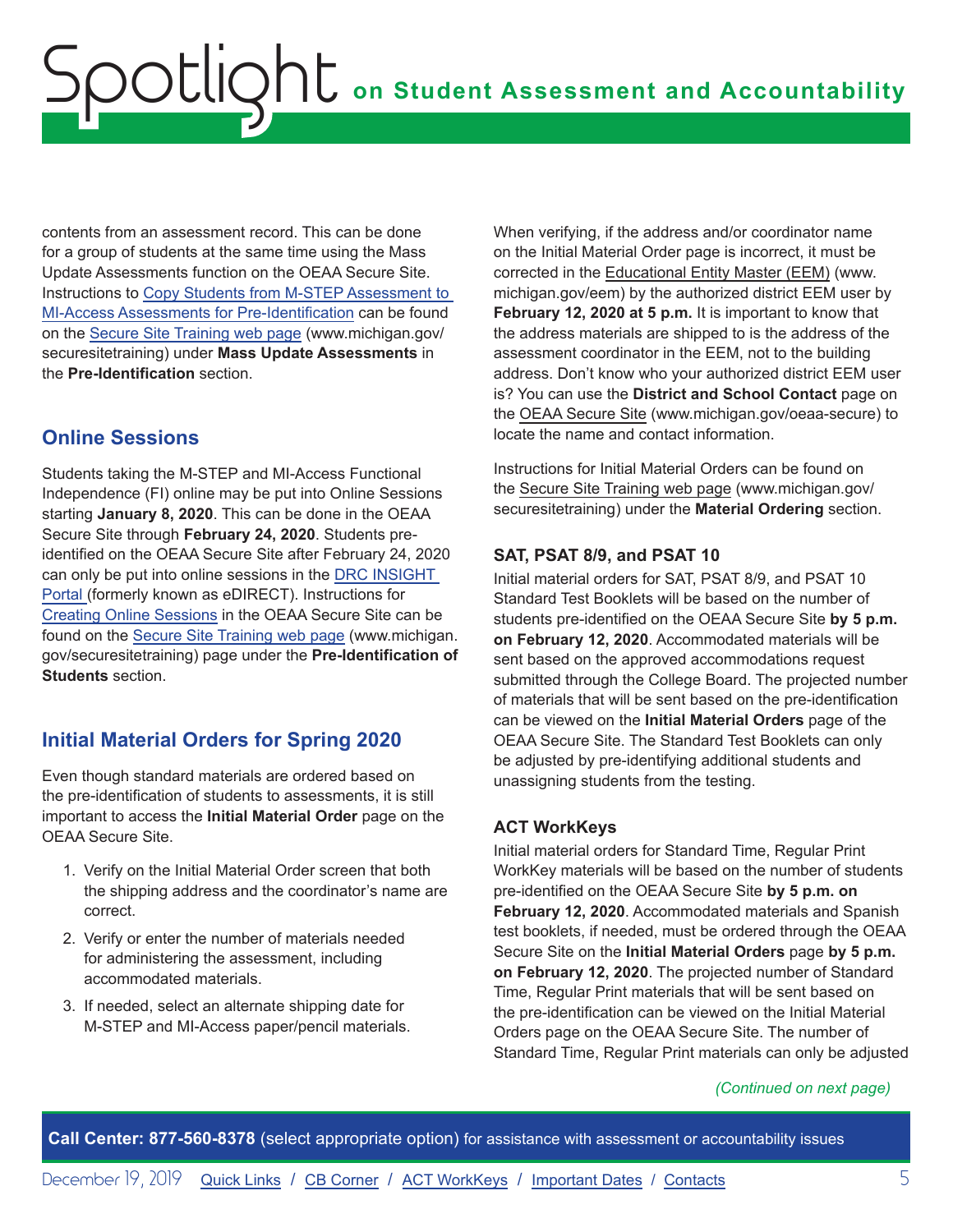by pre-identifying additional students and unassigning students from the testing. Accommodated and Spanish materials orders will automatically reduce the number of Standard Time booklets.

#### **M-STEP**

Initial material orders for standard test booklets for M-STEP will be based on the number of students pre-identified as paper/pencil testers on the OEAA Secure Site **by 5 p.m. on February 12, 2020**. Accommodated materials, if needed, must be ordered through the OEAA Secure Site on the **Initial Material Orders** page **by 5 p.m. on February 12, 2020**.

Schools testing online will receive the M-STEP Online Test Administrator's Directions and Manual, and graph paper (for grades 6 and 7) based on the number of students pre-identified. Schools will not be able to see this order on the Initial Material Order screen and do not need to place an order for these items.

#### **MI-Access Functional Independence (FI)**

Initial material orders of standard test materials for MI-Access FI will be based on the number of students pre-identified for paper/pencil on the OEAA Secure Site **by 5 p.m. on February 12, 2020**. This includes ELA: Expressing Ideas (available in paper/pencil only) for all students who are pre-identified for testing. FI Accommodated materials, if needed, must be ordered through the OEAA Secure Site on the **Initial Material Orders** page **by 5 p.m. on February 12, 2020**.

**Important Note:** If you enter an order for accommodated materials for M-STEP and/or MI-Access FI and save it, the number of Standard Test Booklets for paper/pencil testing will also save and will **not** continue to update based on the Pre-ID. You can manually adjust the number of standard test booklets for MI-Access FI directly on the initial material order page, if needed, up through **5 p.m. on February 12, 2020**.

### **MI-Access Supported Independence (SI) and Participation (P)**

Since the MI-Access SI and P will be administered one-on-

one to students and their responses will be entered into the Online Answer Document by the school, separate materials are not needed for each student. On the **Initial Material Order** page, schools will need to enter the number of assessment administrators who will be administering the SI and P assessments **by 5 p.m. on February 12, 2020**. Don't forget to include **both** the primary and shadow assessment administrators in the total count.

## K-12 Social Studies Teachers: **MDE NEEDS YOU!**

Become part of a team that contributes to the development of the social studies M-STEP. This is a fantastic opportunity for educators to learn more about the state's assessment system, to become more familiar with the revised social studies standards, to collaborate with other educators, and to earn a little extra money or SCECHs for their expertise, time, and contributions.

The Michigan Department of Education (MDE) relies on teachers from all social studies content areas, grades K-12, from across the state to help develop, write, and review items for our state assessments.

The MDE application process allows teachers to apply online to work with the following committees:

- **Item Writing** Teachers develop the items for Michigan's social studies M-STEP assessments. The process begins with an overview of the new standards and a closer look at some of the more significant changes. Teachers learn how to design items that assess student understanding of these learning expectations and develop stand-alone items as well as items that will be part of a "context" or stimulusbased question set.
- **Content Advisory Committees** Teachers not involved in the item writing process are needed to provide content-related feedback and recommendations on items, both before and after they

#### *(Continued on next page)*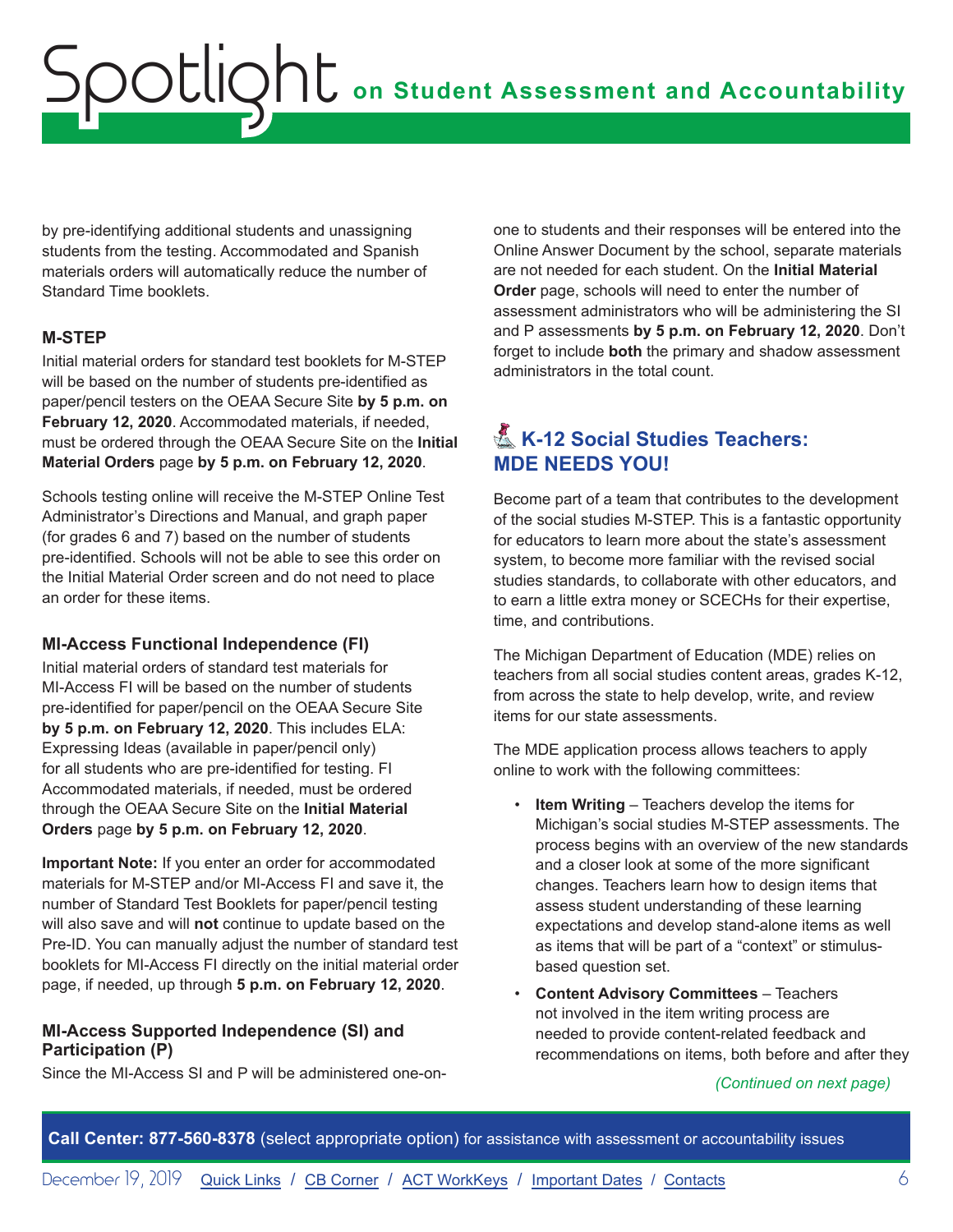have been field tested.

• **Bias and Sensitivity Committees** – Teachers not involved in the item writing process are needed to provide bias- and sensitivity-related feedback and recommendations on items, both before and after they have been field tested.

We begin new test development work this February, so apply soon! Please complete the [online application](https://www.cvent.com/d/pgq6sr) (https:// www.cvent.com/d/pgq6sr).

## **A 2020 Michigan School Testing Conference**

The 2020 Michigan School Testing Conference (MSTC) will be held **February 11–13, 2020** at the Sheraton Ann Arbor Hotel in Ann Arbor, Michigan. This year's conference will be the 60th annual event.

The mission of MSTC is to provide educators with professional learning opportunities about assessment, as well as information on national, state, and local assessment programs and trends. The conference is unique in its match to the needs of Michigan educators, featuring examples of outstanding practices from local educators, as well as state and nationally renowned experts in the field.

The annual Michigan School Testing Conference consists of a day for workshops and two days of plenary and clinic sessions.

On **Tuesday, February 11, 2019**, from **8:30 to 11:45 a.m.** and **12:45 to 4:00 p.m.**, six half-day and two full-day workshops will be offered, including a full-day workshop for new assessment coordinators. Registration begins at 7:30 a.m. Continental breakfast and a light lunch will be offered for all conference workshop attendees.

The conference takes place **Wednesday, February 12** through **Thursday, February 13, 2019**. Registration includes continental breakfast and lunch on both days.

Keynote presenters on Wednesday, February 12 include Tom Guskey (University of Louisville) and Andy Middlestead (MDE). Jim Pellegrino (University of Illinois-Chicago) and a panel of current and retired educators who will celebrate the 60th anniversary of the conference are the keynote presenters on Thursday, February 13.

For conference program information and registration, go to the [MSTC online registration site](http://www.gomasa.org/MSTC2020) (www.gomasa.org/ MSTC2020).

**Please Note:** If you are planning to stay at the Sheraton Ann Arbor Hotel, the deadline for reservations at the room block hotel rate is January 10, 2020.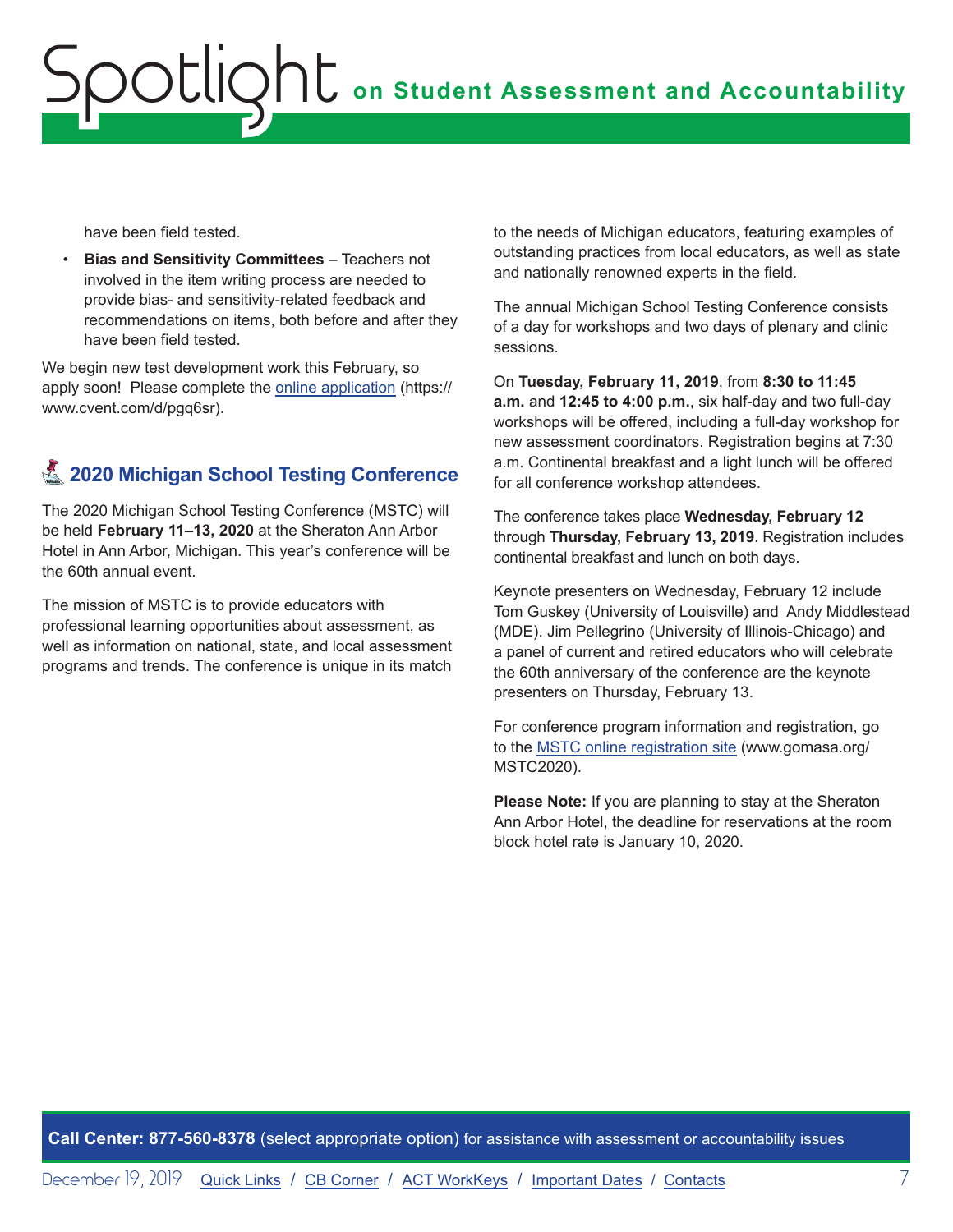**on Student Assessment and Accountability**

# <span id="page-7-0"></span>College Board Corner

Spotlight

*Information on SAT*®*, PSAT*™ *8/9, and PSAT*™*10 provided by the College Board*

## **Questions about Spring PSAT 8/9, PSAT 10, or SAT?**

- Call the Michigan Educator Hotline: 866-870-3127 (select Option 1)
- Email [michiganadministratorsupport@](mailto:michiganadministratorsupport%40collegeboard.org?subject=) [collegeboard.org](mailto:michiganadministratorsupport%40collegeboard.org?subject=)

## **Updated Date**

The window to apply for 50% extended time for English Learners may open as early as December 20, 2019. You can start entering requests as soon as it becomes available in SSD Online. For guidance on providing EL supports, go to the [2020 Supports and](https://www.michigan.gov/documents/mde/Michigan_Accommodations_Manual.final_480016_7.pdf)  [Accommodations Guidance Document](https://www.michigan.gov/documents/mde/Michigan_Accommodations_Manual.final_480016_7.pdf), available on

the [MME](www.michigan.gov/mme) (www.michigan.gov/mme) and [PSAT](http://www.michigan.gov/psat) (www. michigan.gov/psat) web pages in the **Student Supports and Accommodations** section. The state-allowed accommodations window is still expected to open on **January 14, 2020**.

## **Establishment**

Check the **Test Center Participation** page in the [Office](http://www.michigan.gov/oeaa-secure)  [of Educational Assessment and Accountability \(OEAA\)](http://www.michigan.gov/oeaa-secure)  [Secure Site](http://www.michigan.gov/oeaa-secure) (www.michigan.gov/oeaa-secure) to confirm that your school is established to participate in the appropriate assessments for Spring 2020. Contact the Michigan Educator Support hotline as soon as possible if the assessments are incorrect, so that you can be ready for the opening of the Pre-ID window in January.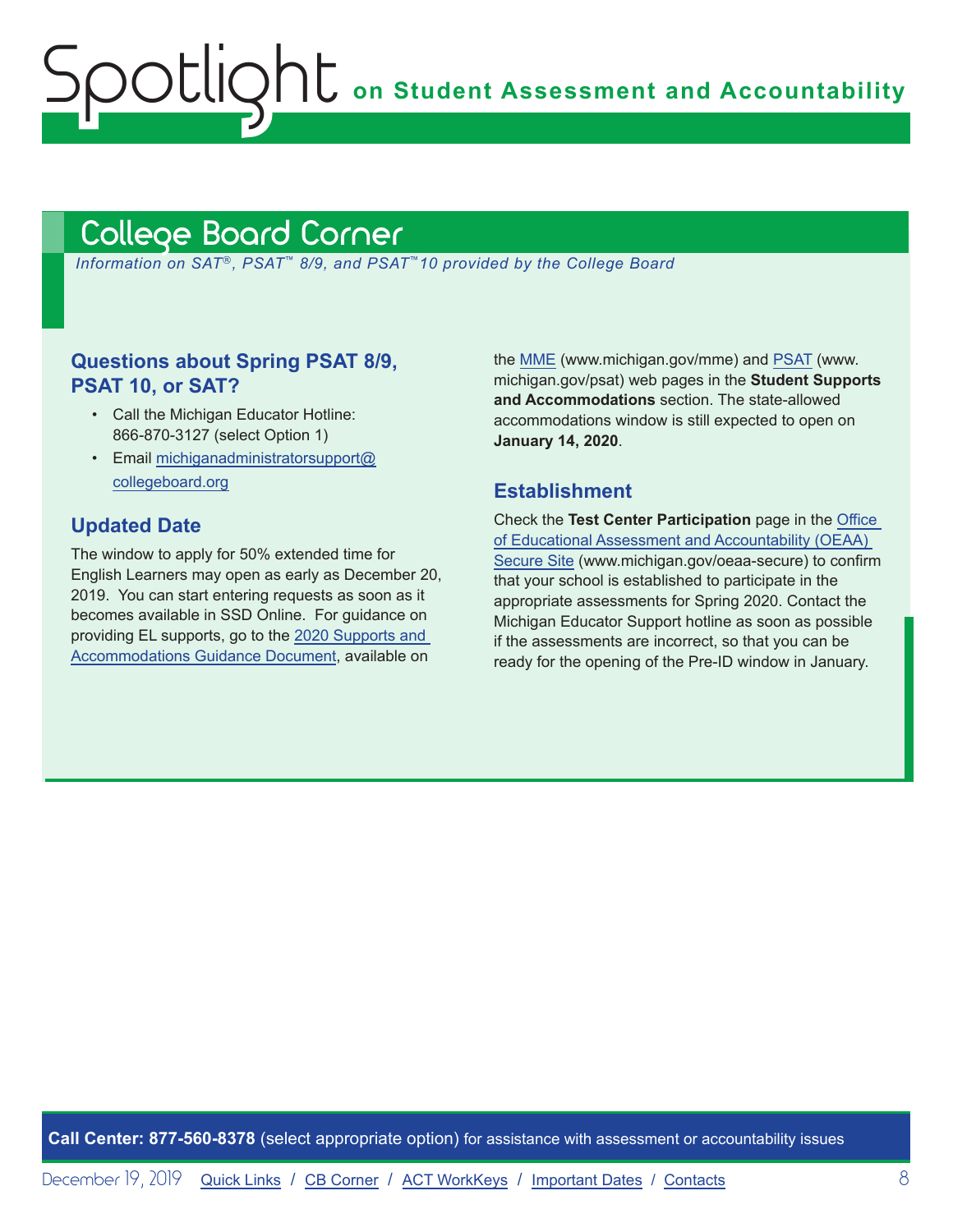**on Student Assessment and Accountability**



#### Information on ACT<sup>®</sup> WorkKeys<sup>®</sup> provided by the ACT.

## **Receiving Communications for the Spring 2020 WorkKeys Administration**

<span id="page-8-0"></span>Spotlight

ACT provides important communications, including deadline reminders and policy information, to the WorkKeys Test Coordinators and District Assessment Coordinators.

If you are a school WorkKeys Test Coordinator or District Assessment Coordinator and have not received ACT's emails, refer to the [September 5, 2019 Spotlight](https://www.michigan.gov/documents/mde/Spotlight_9-5-19_665116_7.pdf)  [Newsletter](https://www.michigan.gov/documents/mde/Spotlight_9-5-19_665116_7.pdf) (www.michigan.gov/mde-spotlight) for information on updating [Educational Entity Master](www.michigan.gov/EEM)  [\(EEM\)](www.michigan.gov/EEM) (www.michigan.gov/eem).

## **K** What's New with ACT WorkKeys **in 2020**

ACT continually makes enhancements to systems, services, and products to better serve our customers. The following changes have been made since the last test cycle.

- Two new gender options have been added to the answer documents: "Another Gender" and "Prefer Not to Respond."
- Approval of off-site testing is required by the OEAA. Submit your requests using the [OEAA Secure Site](http://www.michigan.gov/oeaa-secure) (www.michigan.gov/oeaa-secure) **February 10 – May 5, 20, 2020**.
- The number of proctors needed for the administration has decreased (refer to the following table).

| <b>Students</b> | <b>Standard Time   Accommodations</b><br><b>Students</b> | <b>Minimum Staff</b><br><b>Required</b> |
|-----------------|----------------------------------------------------------|-----------------------------------------|
| $1 - 30$        | $1 - 20$                                                 | Room Supervisor                         |
| $31 - 60$       | $21 - 40$                                                | Room Supervisor<br>plus 1 Proctor       |
| 61-100          | 41-60                                                    | Room Supervisor<br>plus 2 Proctors      |

#### The [ACT-hosted Michigan WorkKeys state testing website](http://www.act.org/stateanddistrict/michigan)

(http://www.act.org/stateanddistrict/michigan) has been refreshed. Select the **WorkKeys on Paper** link to display Important Dates, Quick Links, and the multiple ways to contact ACT and OEAA, as well as the seven stages of the WorkKeys administration and their applicable resources. Select the title of each stage to quickly access it or simply scroll down the page.

- **Orientation** stage helps you become familiar with the testing program
- **Configuration** stage provides access to systems like PearsonAccess<sup>next</sup>
- **Verification** stage helps you ensure nothing was missed
- **Preparation** stage prepares you for testing and includes links to Facility Requirements, Training Testing Staff, Sample Questions, and Receipt/ Check in of materials.
- **Administration** stage helps you conduct a successful test administration and links to documentation including Test Administration Forms, Administration Manuals, and Calculator Policy.
- **Transportation** stage helps you return your test materials, with links to specific portions of the applicable manuals.
- **Interpretation** stage helps you understand and interpret the score reports.

Many ACT administration materials can be accessed online using our new interactive publishing system. You can search for keywords, filter content, and provide feedback to ACT. The home page contains a short video providing navigation tips.

*(Continued on next page)*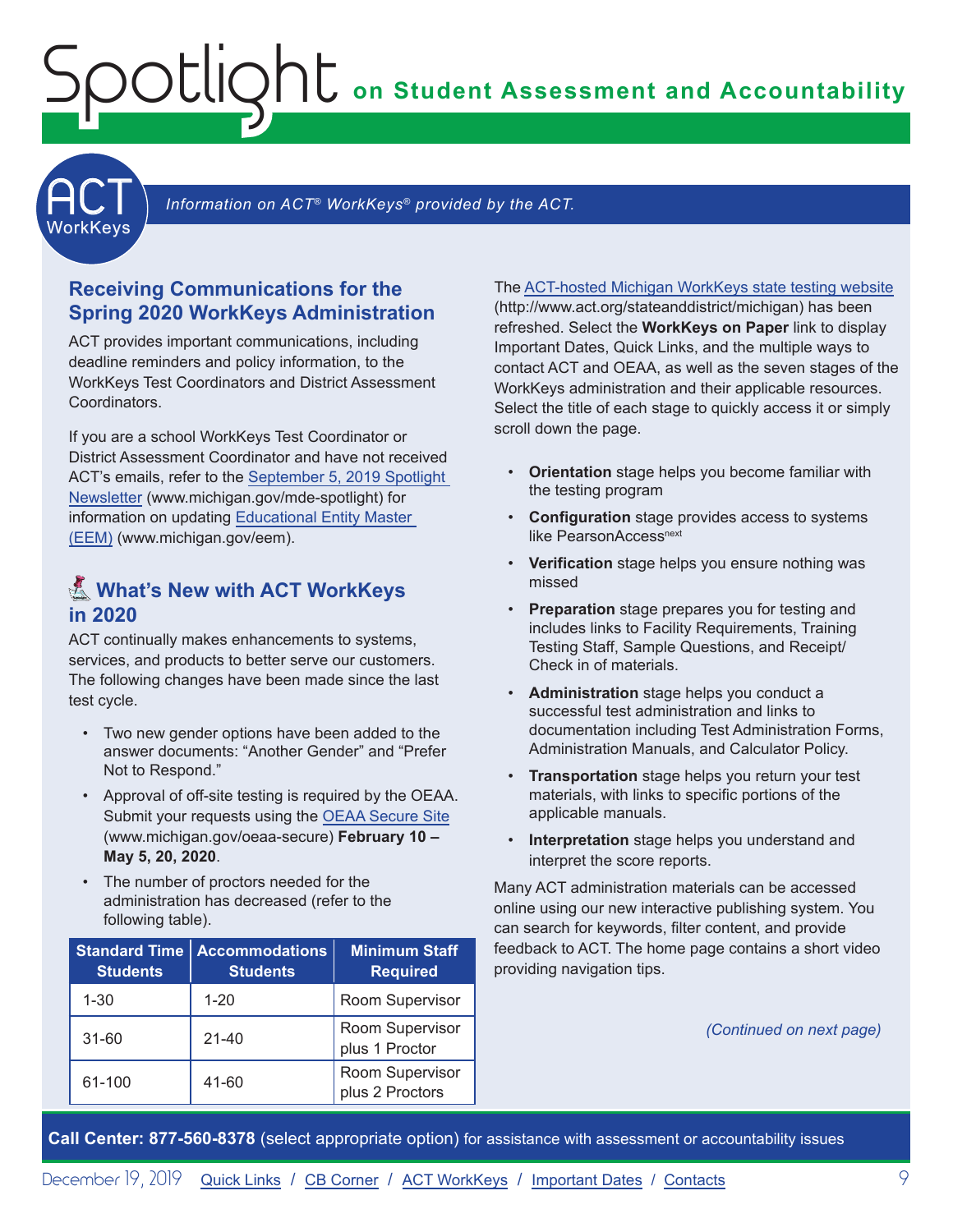For all upcoming events and deadlines, be sure to reference the following documents:

- [ACT WorkKeys Schedule of Events](http://www.act.org/content/dam/act/unsecured/documents/ScheduleofEventsWorkKeys-MI.pdf)  posted on the [ACT state testing website](http://www.act.org/content/act/en/products-and-services/state-and-district-solutions/michigan.html) (www.act.org/ districtandstate/michigan.html) on the **WorkKeys on Paper** page.
- [MME List of Important Dates Spring 2020](https://www.michigan.gov/documents/mde/MME_List_of_Important_Dates_668755_7.pdf) found on the [MME web page](www.michigan.gov/mme) (www.michigan.gov/ mme) under **General Information**.

## **Contacting ACT**

If you have questions, you may:

- 1. contact ACT via the [Contact Us web page](http://www.act.org/aap/state/contact.html) [\(www.act.org/aap/state/contact.html](https://www.act.org/aap/state/contact.html))
- 2. call ACT at 800-553-6244, 9:30 AM 6:00 PM ET
	- standard time: ext. 2800
	- accommodations: ext. 1788
- 3. email accommodations questions to [ACTStateAccoms@act.org](mailto:ACTStateAccoms%40act.org?subject=)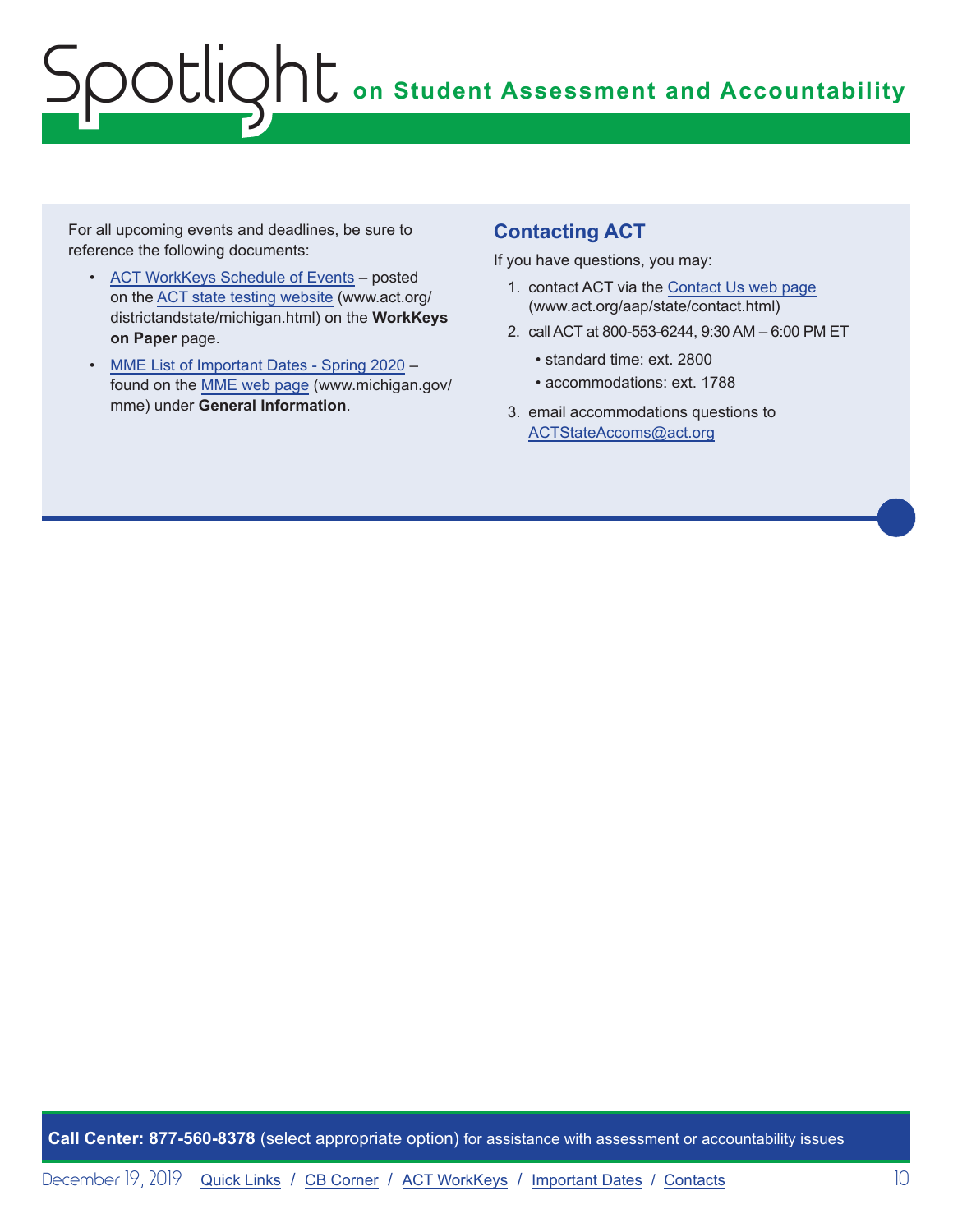# <span id="page-10-0"></span>**Important Dates**

## **Approaching Deadlines!**

### **Friday, December 20, 2019**

**DEADLINE** for Off-Site Testing Requests for **SAT with Essay, PSAT 10,** and **PSAT 8/9** (refer to the [November 7 Spotlight](https://www.michigan.gov/documents/mde/Spotlight_11-7-19_670956_7.pdf) for details)

## **December 2019**

## **Early Literacy and Mathematics**

#### **Now – January 30, 2020**

• Pre-identification for **Early Literacy and Mathematics Benchmark Assessment for grades K-2**

## **Early Literacy and Mathematics and Passage-Based Writing Field Test**

#### **Now – January 31, 2020**

• Create and Manage Online Test Sessions and assign Universal Tools, Designated Supports, and Accommodations in the DRC INSIGHT Portal for **M-STEP Passage-based Writing Field Test** for grades 3-8 and **Early Literacy and Mathematics Benchmark Winter 2020**

## **M-STEP**

#### **Now – January 30, 2020**

• Pre-identification for **M-STEP Passage-Based Writing Field Test for grades 3-8**

## **SAT and PSAT**

## **Now – February 24, 2020**

Window to request College Board-approved accommodations in SSD Online for **SAT with Essay, PSAT 10**, and **PSAT 8/9**.

## **WIDA**

#### **Now – December 27, 2019**

• **WIDA** Initial Material Order Window

### **Now – March 19, 2020**

• Pre-Identification for **WIDA**

### **Now – January 24, 2020**

• **WIDA** Test Exceptions & False EL Window

## **January 2019**

## **Early Literacy and Mathematics**

#### **January 6 – January 31, 2020**

• **Early Literacy and Mathematics Benchmark Assessment for grades K-2** testing window

## **M-STEP**

#### **January 6 – January 31, 2020**

• **M-STEP** testing window for the online Passage-based Writing Field Test

## **M-STEP, WorkKeys, SAT, PSAT, and MI-Access**

#### **January 8 – February 12, 2020:**

• Pre-ID for barcode labels and Initial Materials Order window

## **WIDA**

#### **January 29, 2020**

• **WIDA** Materials arrive in districts and Additional Material Order Window Opens

## *(Continued on next page)*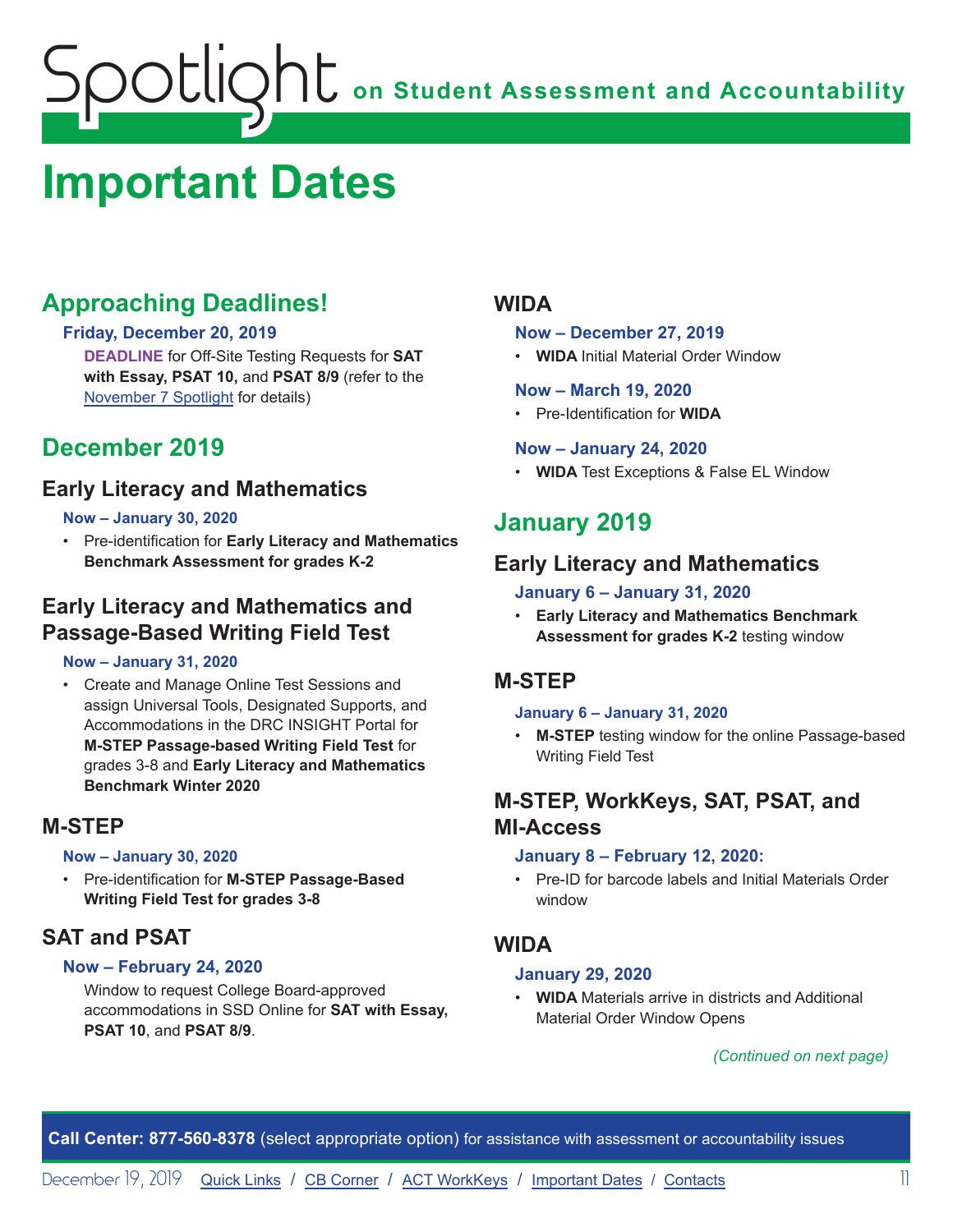## **February 2019**

## **WIDA**

### **February 3 – March 20, 2020**

• **WIDA** Test Administration window

## **SAT and PSAT**

### **February 24, 2020**

• Deadline for requests to enter, change, or remove accommodations for **SAT with Essay**, **PSAT 10**, and **PSAT 8/9**.